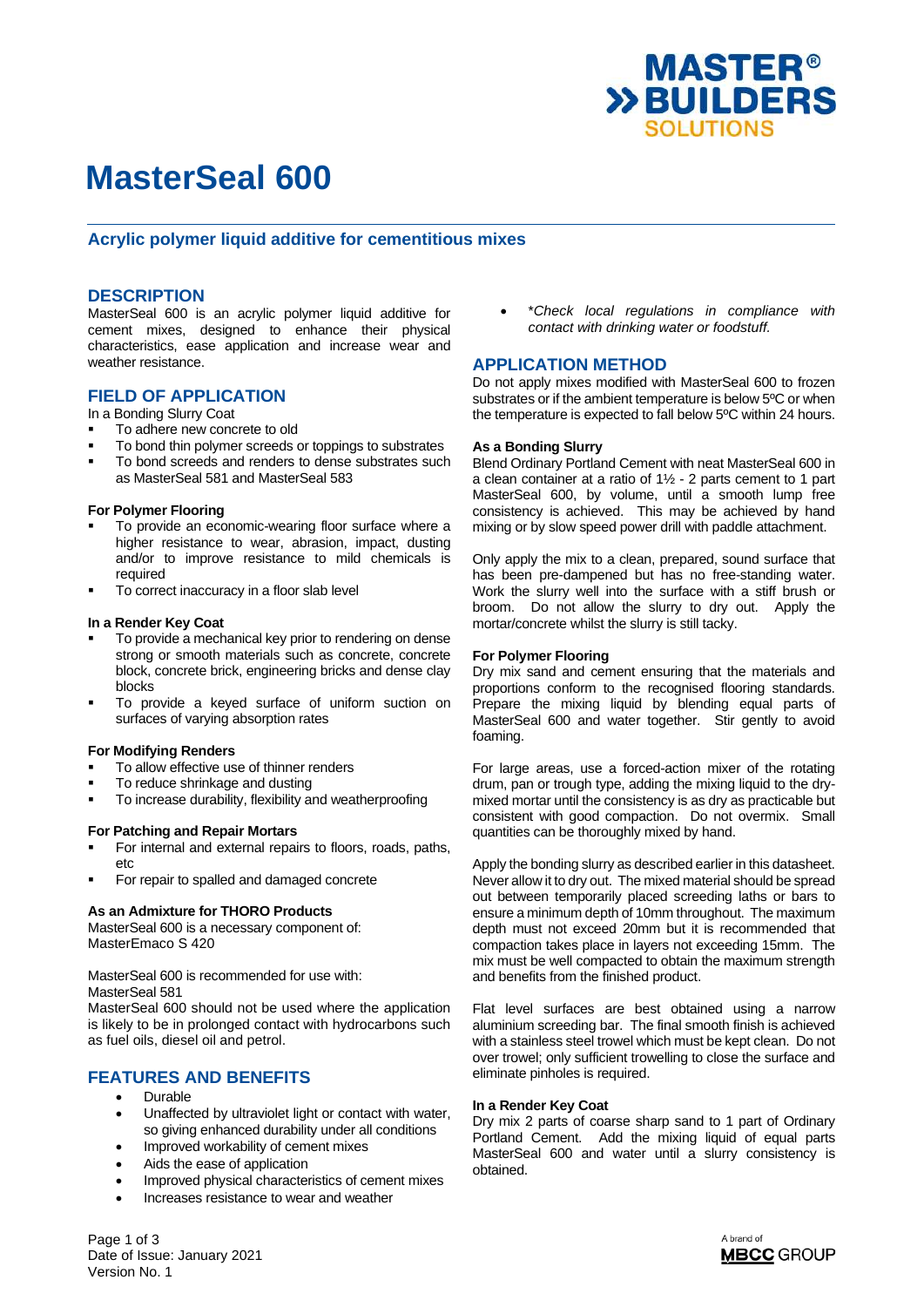

# **MasterSeal 600**

## **Acrylic polymer liquid additive for cementitious mixes**

Ensure that the surface has been prepared to a clean, sound condition free from any surface coating, algae, foreign matter or any other product that could affect the bond adversely. Brush the slurry vigorously into the pre-dampened surface. All pores and voids are filled with the mix and stippled or heavily textured. The best results are obtained with a stiff broom. Leave to harden overnight (at 20ºC) before rendering.

### **For Modifying Renders**

Using materials in proportions that conform to recognised external rendering standards, dry mix the sand and cements. Add 1 part of MasterSeal 600 to 3 parts of water to provide the mixing liquid. Stir gently to avoid foaming. For large areas, use a forced-action mixer of the rotating drum, pan or trough type, adding the mixing liquid to the dry-mixed mortar until a cohesive mass suitable for trowel application is obtained. Do not overmix. Avoid adding too much liquid. Small quantities can be thoroughly mixed by hand.

Always apply the mix to a prepared surface that has been dampened. Apply the mix using standard plastering techniques; avoid exceeding the maximum designed depth of application.

For a smooth finish, the best results are obtained with a stainless steel trowel. Do not over trowel.

#### **For Patching and Repair Mortars**

Dry mix 3 parts of clean sharp sand with 1 part Ordinary Portland Cement. Prepare the mixing liquid by blending equal parts of MasterSeal 600 and water together. Stir gently to avoid foaming. For large areas, use a forced-action mixer of the rotating drum, pan or trough type, adding the mixing liquid to the dry-mixed mortar until the consistency is as dry as practicable but consistent with good compaction. Small quantities can be thoroughly mixed by hand. Do not overmix.

Apply the bonding slurry, as described above, to the prepared patch or repair areas ensuring there is no freestanding water. If there is steel reinforcing in the repair, this must also be coated with slurry. Never allow the slurry to dry out. This mixed material must be firmly pushed into place and compacted with a trowel or float in layers not exceeding 15mm. The maximum layer per coat is 20mm; successive layers can be placed once the initial set has taken place.

This mix is not suitable for feather edging since the minimum recommended depth required is 10mm.

### **CURING**

The best results from mortars modified with MasterSeal 600 are obtained if they are damp cured for 24 hours and allowed to dry out gradually. Do not use curing compounds.

## **PACKAGING**

MasterSeal 600 is available in 20 litre plastic containers.

## **STORAGE**

Store in unopened containers in cool, dry conditions at ambient temperatures between  $+5$  to  $+35^{\circ}$ C.

## **SHELF LIFE**

Rotate stock in order not to exceed the shelf life of 12 months.

## **HANDLING AND TRANSPORT**

Usual preventive measures for the handling of chemical products should be observed when using this product, for example do not eat, smoke or drink while working and wash hands when taking a break or when the job is completed. Specific safety information referring the handling and transport of this product can be found in the Material Safety Data Sheet. For full information on Health and Safety matters regarding this product the relevant Health and Safety Data Sheet should be consulted.

Disposal of product and its container should be carried out according to the local legislation in force. Responsibility for this lies with the final owner of the product.

## **CONTACT DETAILS**

Master Builders Solutions UK Ltd, 19 Broad Ground Road Lakeside Redditch Worcestershire B98 8YP Tel: +44 (0) 1527 512255 Fax +44 (0) 1527 503576 [www.master-builders-solutions.com/en-gb](http://www.master-builders-solutions.com/en-gb)

© Master Builders Solutions UK Ltd

Page 2 of 3 Date of Issue: January 2021 Version No. 1